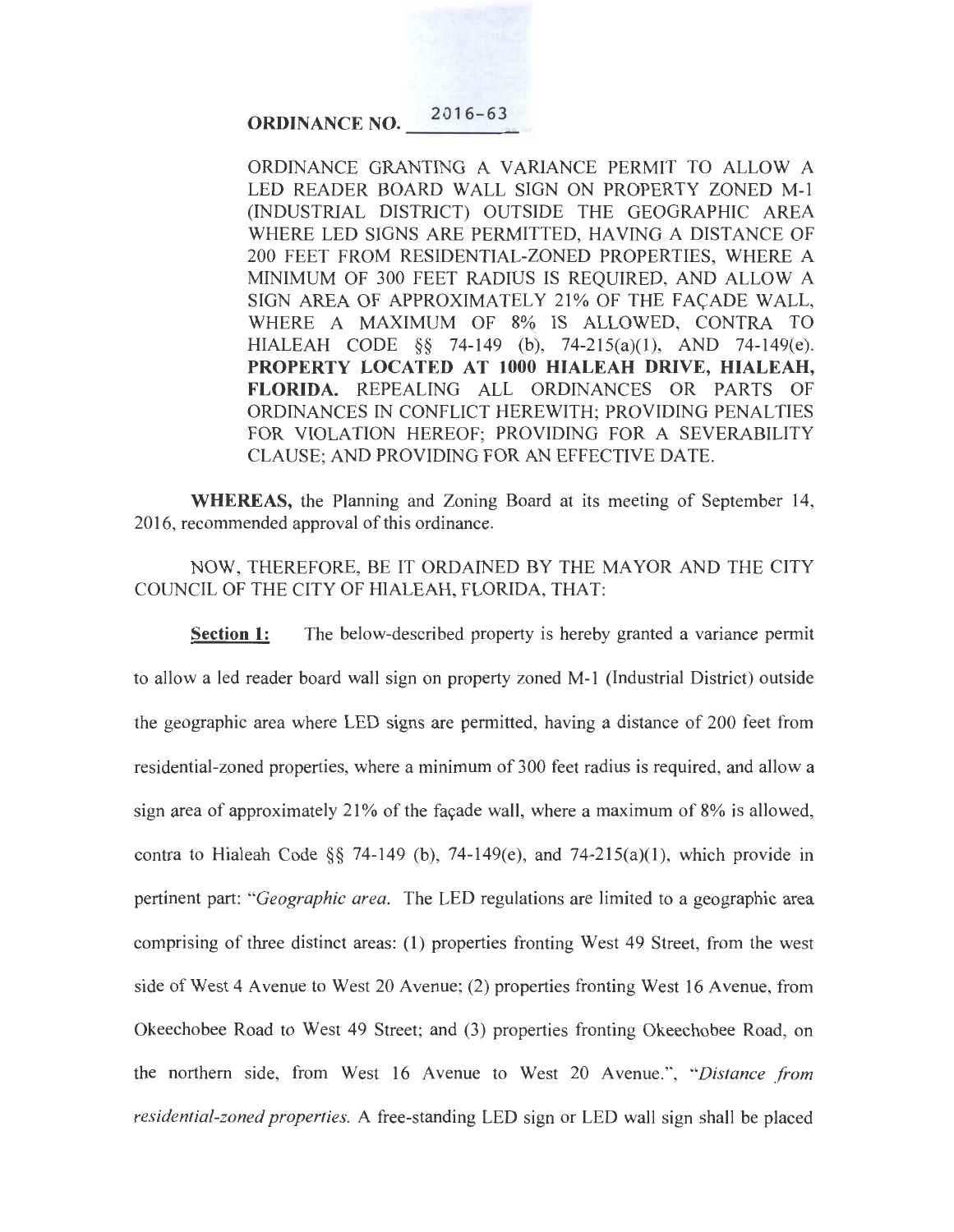at a distance no less than a 300-foot radius from the property lines of a residential-zoned property.", and *"Wall signs.* Wall signs shall comply with the requirements set forth in subsection 74-217(2) except that the maximum sign area shall be eight percent of each building wall." and, respectively. Property located at 1000 Hialeah Drive, Hialeah, Miami-Dade County, Florida, zoned M-1 (Industrial District), and legally described as follows:

THAT PORTION OF THE NORTH 335.00 FEET OF THE NORTHWEST 114, OF THE NORTHEAST 1/4, OF THE NORTHEAST 1/4 OF SECTION 20, TOWNSHIP 53 SOUTH, RANGE 41 EAST, LYING WEST OF THE SEABOARD AIRLINE RAILWAY RIGHT-OF-WAY, LESS THE NORTH 35.0 FEET THERE FOR ROAD. SAID LANDS SITUATE, LYING AND BEING IN THE CITY OF HIALEAH, MIAMI-DADE COUNTY, FLORIDA AND CONTAINING 188,920 SQUARE FEET OR 4.337 ACRES, MORE OR LESS.

## **Section 2: Repeal of Ordinances in Conflict.**

All ordinances or parts of ordinances in conflict herewith are hereby repealed to the extent of such conflict.

## **Section 3: Penalties.**

Every person violating any provision of the Code or any ordinance, rule or regulation adopted or issued in pursuance thereof shall be assessed a civil penalty not to exceed \$500.00 within the discretion of the court or administrative tribunal having jurisdiction. Each act of violation and each day upon which any such violation shall occur shall constitute a separate offense. In addition to the penalty prescribed above, the city may pursue other remedies such as abatement of nuisance, injunctive relief, administrative adjudication and revocation of licenses or permits.